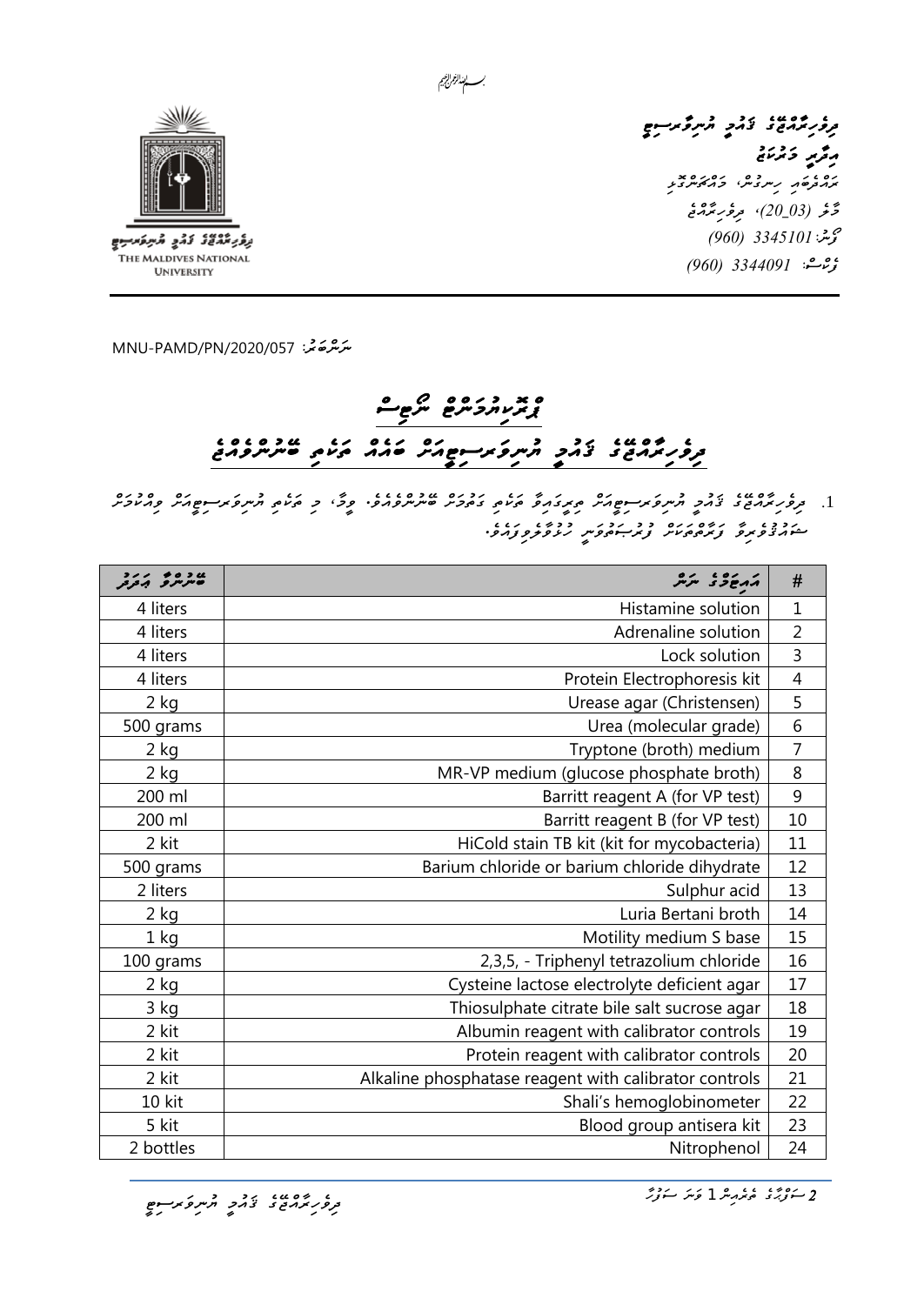| 2 bottles  | <b>Biuret solution</b>         |    |
|------------|--------------------------------|----|
| 2 bottles  | Glycine buffer solution PH4    |    |
| 2 bottles  | Glycine buffer solution PH13   |    |
| 2 bottles  | Glycine buffer solution PH6    |    |
| 2 bottles  | Glycine buffer solution PH9    | 29 |
| 2 bottles  | P-nitrophenyl phosphate        | 30 |
| 2 bottles  | Biuret reagent                 |    |
| 2 bottles  | Glycine buffer solution (0.1M) |    |
| 10 bottles | Deionized water                | 33 |
| 2 bottles  | Genomic DN extraction kit      | 34 |
| 100 ml     | Isopropanol                    | 35 |
| 5 bottles  | Blood agar base (infusion gar) | 36 |

- <u>.</u><br>2 كرسر مسر مسر مريد مريد المرحم المحروم المحمد المريد المحمد المحمد المحمد المحمد المحمد المحمد المحمد المحمد ال
- .3 *ވީމ،ާ މިތަކެތި ސަޕްލައިކުރުމަށް ޝައުޤުވެރިވާ ފަރާތްތަކުން* 19 *ޖުލައި 2020 ވަނަ ދުވަހުގެ 12:00 ގެ ކުރިން*  [mv.edu.mnu@procurement](mailto:procurement@mnu.edu.mv) *އަށް ކޯޓޭޝަން އީމެއިލްކުރެއްވުން އެދެމެވ.ެ މި ނޯޓިސްއާ ގުޅޭގޮތުން އިތުރު މައުލޫމާތު*  مُحُمِّوۡ وَمُرۡ غَیۡدِ وَدۡ حُسۡرَ نُوۡدِحُسَ کَ <u>brocurement@mnu.edu.mv</u> کَنْدُ مِعۡدَمُوۡ مِنۡدُوۡدَ وَمُسَ



13 **تح**تجة 2*020*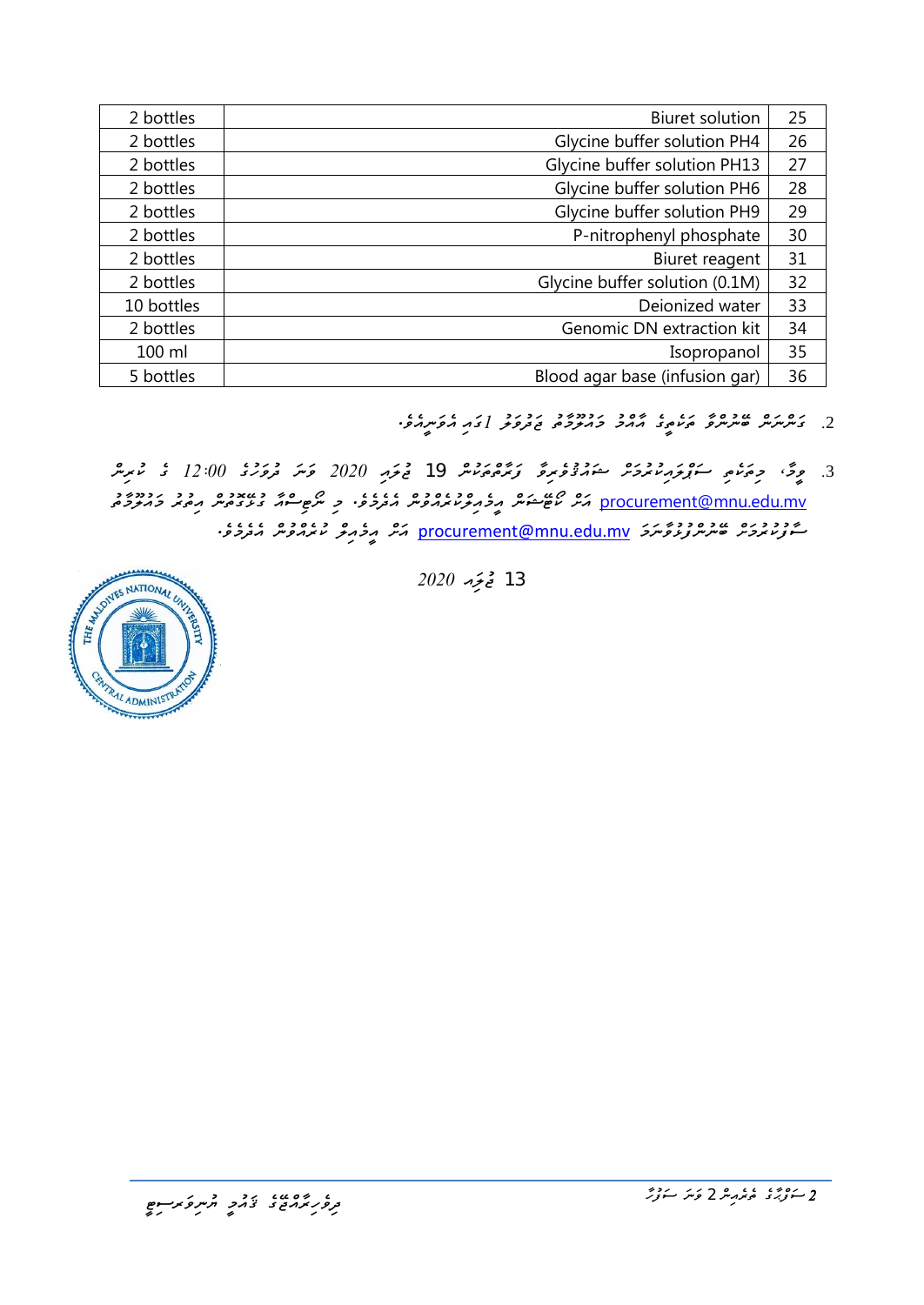## ر د د د<br>**ت**ح ت*وڅو 1*

# *ތަކެތި ސަޕްލައިކުރު މާއި ގުޅޭ ގޮތުން ދެވޭ އާއްމު މައުލޫމާތު*

- .1 مرد دربره مدربره مدرون در المردون.<br>1. مرد رس رئیس مسرد مرمض دسر و میشود.
- .2 *އަގު ހުށަހަޅުއްވާއިރު ކޯޓޭޝަންގައި ރޭޓ،ް ޖ.ީއެސ.ްޓީ އަދި ޖުމްލަ އަގު ވަކިން ބަޔާންކުރަންވާނެއެވ.ެ ކުންފުންޏާއި ނުވަތަ އަގު ހުށަހަޅުއްވާ ފަރާތާއި ގުޅޭނެ ފޯނު ނަންބަރަކާއި އީމެއިލް އެޑްރެހެއް ބަޔާންކުރަންވާނެއެވ.ެ* 
	- .3 *ވިއްކާ ތަކެތި ނުވަތަ ހުށަހަޅުއްވާ މަސައްކަތެއްގެ އަގު ހުށަހަޅުއްވާނީ ކްރެޑިޓަށް އެކަން ކޮށްދެވޭނެ އަގެވ.ެ*
- .4 *ވޮރަންޓީ ބޭނުންވާނަމަ އެކަން ޖަދުވަލު 1 ގައި ބަޔާންކޮށްފައިވާނެއެވ.ެ އަދި އިންސްޓޮލޭޝަނ/ްއެސެމްބްލިންގ ބޭނުންވާނަމަ އެކަންވެސް ޖަދުވަލު 1 ގައި ބަޔާންކޮށްފައިވާނެއެވ.ެ މިހެންކަމުން ޖަދުވަލު 1 ގައި ބަޔާންކޮށްފައިވާ ފަދައިން އެ މައުލޫމާތުވެސް ކޯޓޭޝަންގައި ބަޔާންކޮށްފައި އޮންނަންވާނެއެވ.ެ* 
	- <del>. مرض عبد ١٤٥٠٠ × ٢٥٠٠٠ ، ٢٥٠٠ م</del> ١٥٠٠ م ٢٥٠٠ م ٢٠٠٠ م م ٢٠٠٠ م م ٢٠٠٠ ، ٢٠٠٠ ، ٢٠٠ ، ٢٠٠ ، ٢٠٠ ، ٢٠٠ ، ٢٠٠ ، ٢٠
		- .6 *ތަކެތި ގަތުމަށް ކުންފުންޏެއް އިޚްތިޔާރުކުރެވޭނީ ހުށަހަޅާފައިވާ ކޯޓޭޝަންތައް ވަޒަންކުރުމަށްފަހުއެވ.ެ*
- .<br>7. می می تحوص نو تریمون ترونری تحدیر از مرکز می شود از نومی از نوع در ۱۶۰۰ میلی در این میکند و نیمی از نام<br>از می توسط نوع نومی می توسط از نامی از مرکز از مرکز از نامی از مرکز از نامی از نامی *ފޮނުވާނީ ކޯޓޭޝަން އީމެއިލްކުރި އީމެއިލް އެޑްރެހަށެވ.ެ ތަކެތި ސަޕްލައިކުރަންވާނީ ޕާރޗޭސް އޯޑަރ ލިބުމުންނެވ.ެ އަދި ތަކެއްޗާއެކު ފޮނުވާ ޑެލިވަރީ ނޯޓްގައި ޕާރޗޭސް އޯޑަރ ގެ ނަންބަރު ބަޔާންކުރަންވާނެއެވ.ެ*
- .8 *މަސައްކަތެއްކުރުމަށް އިޚްތިޔާރުކުރެވޭ ފަރާތެއްނަމަ އެފަރާތަކާއެކު ދިވެހިރާއްޖޭގެ ޤައުމީ ޔުނިވަރސިޓީން އެއްބަސްވުމުގައި*  <del>z</del> د ۱۶۶۶ م د ۱۶۵۰ م په ۲۰۵۰ م د ۱۵۷۵ م د ۲۵۵۰ م د ۲۵۵۰ م د ۲۵۵۰ م د ۲۵۵۰ م د ۲۵۵۰ م د ۲۵۵۰ م د ۲۵۵۰ م د ۲۵۵۰<br>سورمانی در ۲۶۸ م د از کردن از ۲۵ م د سور د از ۲۵۷ م د تر سر د ۲۵۸۰ م د ۲۵۵۰ م د ۲۵۷۰ م د ۲۵۷۰ م د ۲۵۷۰ م د ۲۵
	- .9 *ޕާރޗޭސް އޯ ޑަރ ފޮނުވާތާ އެންމެ ލަސްވެގެން 48 ގަޑިއިރު ތެރޭގައި ތަކެތި ސަޕްލައިކޮށް ނިންމަންވާނެއެވ.ެ*
- .10 مسرومبر، گرمره مرسوم کرد مرکز می مورد و دور در در دوره و مرکز مرکز مرکز مرکز مرکز مرکز میگیرد میگیرد میگیر<br>10 مسرومبر، گرمره مرکز کرد کو مرکز مرکز مرکز مرکز مرکز کرد و در این کرد مرکز مرکز مرکز میگیرد میگیرد میگیرد *އާއި ޖީއެސްޓީ ރަޖިސްޓްރޭޝަންގެ ކޮޕީ މިޔުނިވަރސިޓީން ބޭނުންވެއްޖެ ހިނދެއްގައި ހުށަހަޅަންޖެހޭއެވ.ެ*

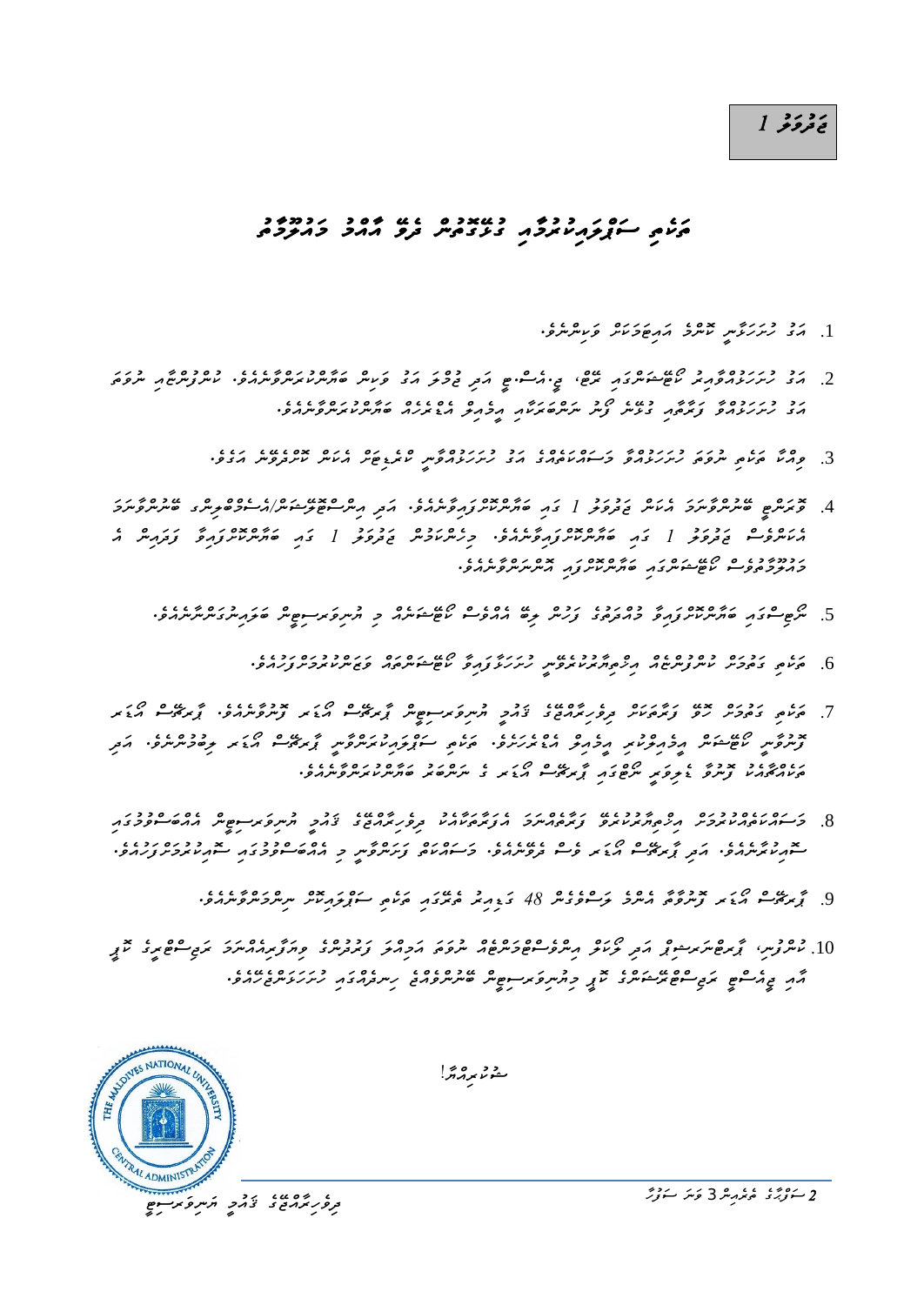#### 1.1 Chemicals used for microbiology

| Barium chloride or<br>barium chloride<br>dihydrate | Colourless or white to off-white crystals or<br>powder<br>Catalogue: HiMedia GRM412-500G                  | 500 grams                   |
|----------------------------------------------------|-----------------------------------------------------------------------------------------------------------|-----------------------------|
| Sulphuric acid                                     | 99.9%                                                                                                     | 2 liters                    |
| 2, 3, 5 - Triphenyl<br>tetrazolium chloride        | White to yellow crystals or powder<br>Used for microbiology motility test<br>Catalogue: HiMedia MB188-25G | 100 grams (4 x 25<br>grams) |

#### 1.2 Agar medias used to culture microorganisms in microbiology

| $\mathbf{1}$   | Urea (Molecular grade)                           | appearance White crystals or powder or<br>granules or solid<br>catalogue: Himedia MB032                                                                                                                    | 500 grams |
|----------------|--------------------------------------------------|------------------------------------------------------------------------------------------------------------------------------------------------------------------------------------------------------------|-----------|
| $\overline{2}$ | Tryptone\ (broth)<br>medium                      | used for the detection of indole production by<br>coliforms from clinical and non-clinical<br>samples.<br>Catalogue: Himedia M463                                                                          | $1$ kg    |
| 3.             | MR-VP (Glucose<br>phostate broth)                | Methyl Red and Voges-Proskauer tests in<br>differentiation of the coli-aerogenes group<br>from clinical and non-clinical samples.<br>Catalogue Himedia M070                                                | $2$ kg    |
| 4.             | Luria bertani broth                              | For the cultivation and maintenance of<br>recombinant strains of Escherichia coli and<br>may be used for routine cultivation of not<br>particularly fastidious microorganisms<br>Catalogue: Hi-media LQ118 | $2$ kg    |
| 5.             | Motility medium S<br>base                        | for easy detection of bacterial motility by<br>means of TTC reduction<br>Catalogue: Hi-media M514                                                                                                          | 1 kg      |
| 6.             | Cystein lactose<br>electrolyte deficient<br>agar | for isolation, enumeration and presumptive<br>identification of bacterial flora in the urinary<br>tract.<br>Catalogue: Hi-media M1146                                                                      | 2 kg      |
| 7.             | Urease agar<br>(christensen)                     | for the detection of urease production,<br>particularly by Proteus vulgaris, Micrococci<br>and paracolon organisms. Catalogue: Himedia<br>M112S                                                            | 02 kg     |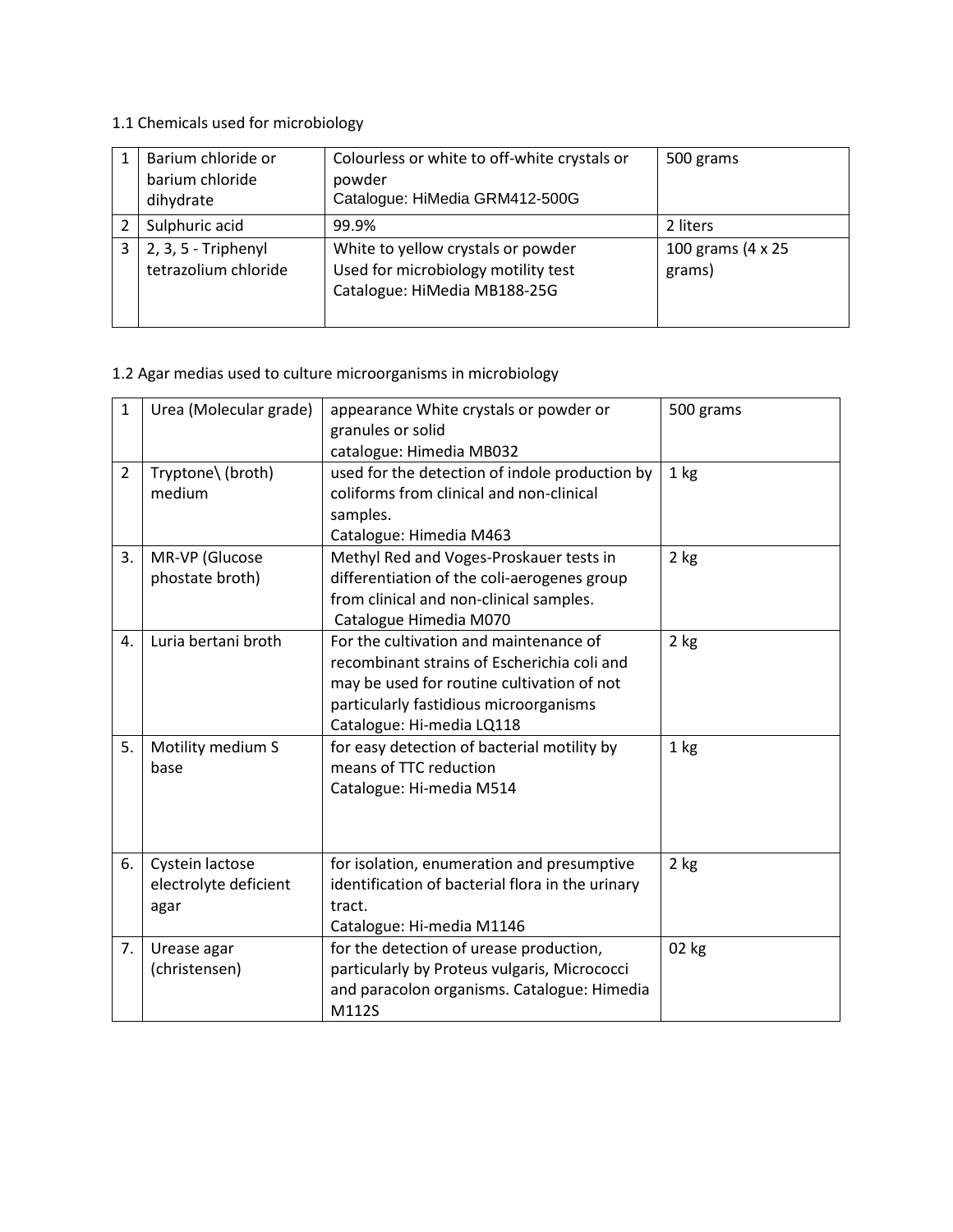1.3 Kits, Reagents and filters, mask used in microbiology

| 1. | Syringe-driven Filters   | PVDF hydrophilic membrane                     | 50 nos |
|----|--------------------------|-----------------------------------------------|--------|
|    |                          | Pore size: 0.22µ (microns)                    |        |
|    |                          | 25 mm diameter                                |        |
|    |                          | Sterile                                       |        |
| 2. | Barrit reagent A (for VP | Voges-Proskauer test for detection of acetoin | 200ml  |
|    | test)                    | production by bacterial culture               |        |
|    |                          | Catalogue: HiMedia R029                       |        |
| 3. | Barrit reagent B (for VP | used in Voges-Proskauer test for detection of | 200 ml |
|    | test)                    | acetoin production by bacterial culture       |        |
|    |                          | catalogue: HiMedia R030                       |        |
| 4. | Hicold stain TB kit-kit  | HiCold Stain TB- Kit is recommended for       | 2 kit  |
|    | for myco bacteria        | microscopic investigation of Mycobacterium    |        |
|    |                          | by Cold Acid-Fast staining method (Kinyoun    |        |
|    |                          | method)                                       |        |
|    |                          | Catalogue: Hi-Media K062                      |        |

### 1.4 chemicals, reagents and kits used for biochemistry

|    | <b>ITEM</b>                                            | <b>DESCRIPTION</b>                                                                                                                                                                                                                | <b>QUANTITY</b> |
|----|--------------------------------------------------------|-----------------------------------------------------------------------------------------------------------------------------------------------------------------------------------------------------------------------------------|-----------------|
| 1. | Isopropanol                                            | Isopropanol is a polar organic solvent that is<br>widely used in chemistry, biochemistry and<br>molecular biology. Industrial applications<br>include its use in antifreezes                                                      | 100 ml          |
| 2. | <b>Genomic DNA</b><br><b>Extraction kit</b>            | for DNA extraction                                                                                                                                                                                                                | 02 kit          |
| 3. | Protein<br>electrophoresis kit                         | for electrophoresis                                                                                                                                                                                                               | 05 kit          |
| 4. | Protein reagent with<br>calibrator, and<br>controls    | to do protein test                                                                                                                                                                                                                | 02 kit          |
| 5. | Alkaline phosphatase<br>reagent calibrator<br>controls | -to do alkaline phosphatase test (<br>determine quantity of alkaline phosphatase<br>in serum or plasma in vitro)                                                                                                                  | 02 kit          |
| 6. | Nitrophenol                                            | Nitrophenols include two chemicals, 2-<br>nitrophenol and 4-nitrophenol, used mainly<br>coloring chemicals,                                                                                                                       | 02 bottle       |
| 7. | <b>Biuret Solution</b>                                 | Biuret Reagent is an aqueous solution of<br>potassium sodium tartrate treated with<br>cupric sulfate and sodium hydroxide. In the<br>presence of peptide bonds (protein), this blue<br>solution will change color to pink-purple. | 02 bottle       |
| 8. | Glycine buffer<br>solution PH4                         | to create wanted PH Environment                                                                                                                                                                                                   | 02 bottle       |
| 9. | Glycine buffer<br>solution PH13                        | to create wanted PH Environment                                                                                                                                                                                                   | 02 bottle       |